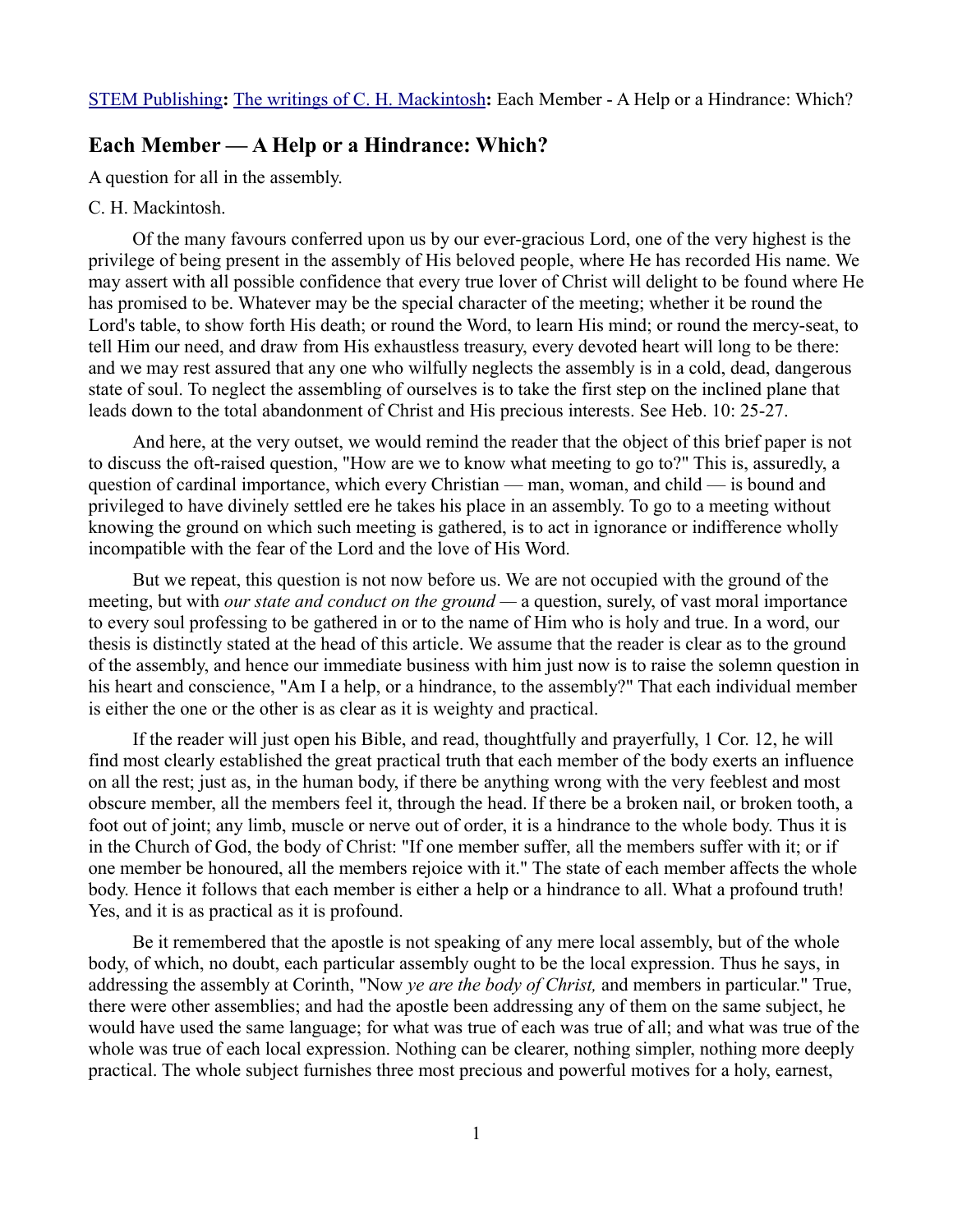devoted life — namely, first, that we may not dishonour the Head to whom we are united; secondly, that we may not grieve the Holy Spirit by whom we are united; and, thirdly, that we may not injure the members with whom we are united.

Can anything exceed the moral power of such motives as these? Oh that they were more fully realized among God's beloved people! It is one thing to hold and teach the doctrine of the unity of the body, and quite another thing to enter into and exhibit its holy formative power. Alas, the poor human intellect may discuss and traffic in the highest truths, while the heart, the conscience and the life have never felt their holy influence! This is a most solemn consideration for every one. May we ponder it in our hearts, and may it tell upon our whole life and character. May the truth of the "one body" be a grand moral reality to every member of that body on the face of the earth.

Here we might close, feeling, as we do, that if the glorious truth on which we have been dwelling were held in the living power of faith by all the Lord's beloved people, then, assuredly, ad the precious practical results would follow. But in sitting down to write, there was one special branch of the subject prominently before the mind; and that is, the way in which the various meetings are affected by the condition of soul, the attitude of heart, and the state of mind, of all who attend. We repeat, and with emphasis, all who attend — not merely all who audibly take part, but all who form the meeting.

No doubt a special and very weighty responsibility rests on those who take any part in the ministry, whether it be in giving out a hymn, engaging in prayer or thanksgiving, reading the Word, teaching, or exhortation. All who do so should be very sure that they are simply the instruments in the hands of the Lord for whatever they undertake to do. Otherwise they may do serious damage to the meeting. They may quench the Spirit, hinder the worship, interrupt the communion, mar the integrity of the occasion.

All this is most serious, and calls for holy watchfulness on the part of all who engage in any branch of ministry in the assembly. Even a hymn may prove a hindrance; it may interrupt the current of the Spirit in the assembly. Yea, the precious Word of God may be read out of place. In short, whatever is not the direct fruit of the Spirit can only hinder the edification and blessing of the assembly. All who take part in the ministry should have the distinct sense that they are led by the Spirit in what they do. They should be governed by the one commanding, absorbing object — the glory of Christ in the assembly, and the blessing of the assembly in Him. "Let all things be done unto edifying" (1 Cor. 14: 26). If it be not thus, they had better be quiet, and wait on the Lord. They will render more glory to Christ and more blessing to the assembly by quiet waiting than by restless action and unprofitable talking.

But while feeling and owning the gravity of all that has to be said in reference to the holy responsibility of all who minister in the assembly, we are thoroughly persuaded that the tone, character, and general effect of public meetings are very intimately connected with *the moral and spiritual condition of all.* It is this, we confess, that weighs upon the heart, and leads us to pen this brief address to every assembly under the sun. Every soul in the meeting is either a help or a hindrance, a contributor or a waster. All who attend in a devout earnest loving spirit: who come simply to meet the Lord Himself; who flock to the assembly as the place where His precious name is recorded; who delight to be there because He is there — all such are a real help and blessing to a meeting. May God increase their number. If all assemblies were made up of such blessed elements, what a different tale would have to be told!

And why not? It is not a question of gift or knowledge, but of grace and godliness, true piety and prayerfulness. In a word, it is simply a question of that condition of soul in which every child of God